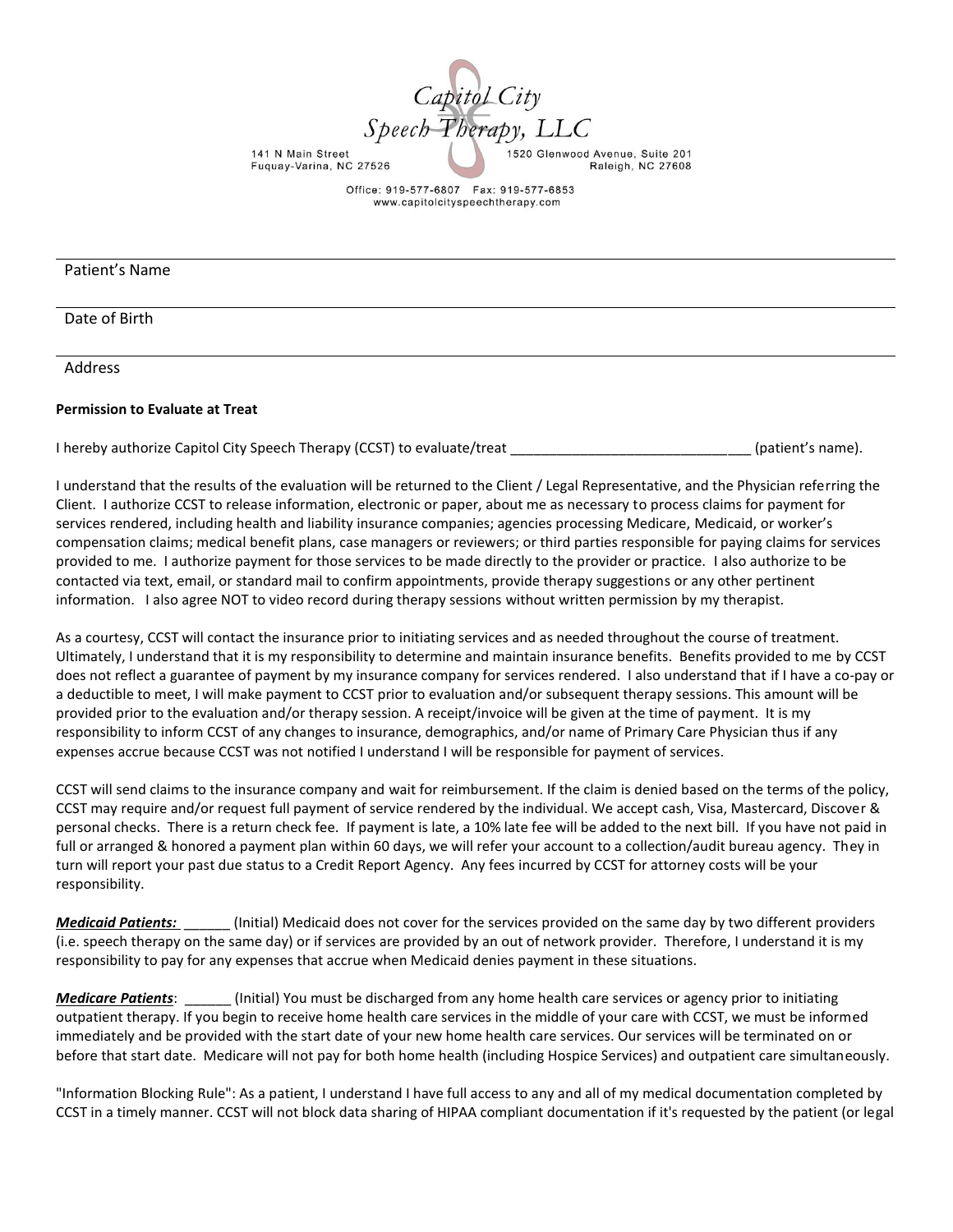guardian). This information can be sent electronically or through patient portal free of charge. If I request medical records via paper, I understand that CCST will charge 25 cents per page to generate this request.

### **Acknowledgement of Receipt of Privacy Practices**

I am aware of Capitol City Speech Therapy's notice of privacy practices and how they related to protection of personal health information. I am aware that at any time I can request current version or Capitol City Speech Therapy's notice of privacy practices.

\_\_\_\_\_\_ (Initial) I have received a copy of Capitol City Speech Therapy's notice of privacy practices.

### OR

\_\_\_\_\_\_ (Initial) I was offered a copy of Capitol City Speech Therapy's notice of privacy practice, however, I declined a personal copy of this document. I am aware that at any time I can request current version or Capitol City Speech Therapy's notice of privacy practices.

### **COVID-19 Informed Consent to Treat**

I understand that the novel Coronavirus (COVID-19) has been declared a global pandemic by the World Health Organization (WHO). I further understand that COVID-19 is extremely contagious and may be contracted from various sources. I understand COVID-19 has a long incubation period during which carriers of the virus may not show symptoms and still be contagious.

I understand that I am the decision maker for my health care. Part of this office's role is to provide me with information to assist me in making informed choices. This process is often referred to as "informed consent" and involves my understanding and agreement regarding recommended care, and the benefits and risks associated with the provision of health care during a pandemic. Given the current limitations of COVID-19 virus testing, I understand determining who is infected with COVID-19 is exceptionally difficult. To proceed with receiving care, I confirm and understand the following:

I understand my treatment may create circumstances, such as the discharge of respiratory droplets or person-to-person contact, in which COVID-19 can be transmitted.

I understand that I am opting for an elective treatment that may not be urgent or medically necessary, and that I have the option to defer my treatment to a later date. However, while I understand the potential risks associated with receiving treatment during the COVID-19 pandemic, I agree to proceed with my desired treatment at this time.

I understand due to the frequency of appointments with patients, the attributes of the virus, and the characteristics of procedures, I may have an elevated risk of contracting COVID-19 simply by being in a health care office.

I confirm I am not experiencing any of the following symptoms of COVID-19 that are listed below and agree to reschedule treatment if I have experience any of the following symptoms 24 hours prior to my appointment:

- Fever or chills
- Cough
- Shortness of breath or difficulty breathing
- Fatigue
- Muscle or body aches
- Headache
- New loss of taste or smell
- Sore throat
- Congestion or runny nose
- Nausea or vomiting
- Diarrhea

I am informed that you and your staff have implemented preventative measures intended to reduce the spread of COVID-19. However, given the nature of the virus, I understand there may be an inherent risk of becoming infected with COVID-19 by proceeding with this treatment. I hereby acknowledge and assume the risk of becoming infected with COVID-19 through this elective treatment and give my express permission to you and the staff at your offices to proceed with providing care. In addition, I agree to comply with preventative measures implemented by the staff which may include mandatory face coverings, temperature checks, hand washing and social distancing, as well as other recommended preventative measures.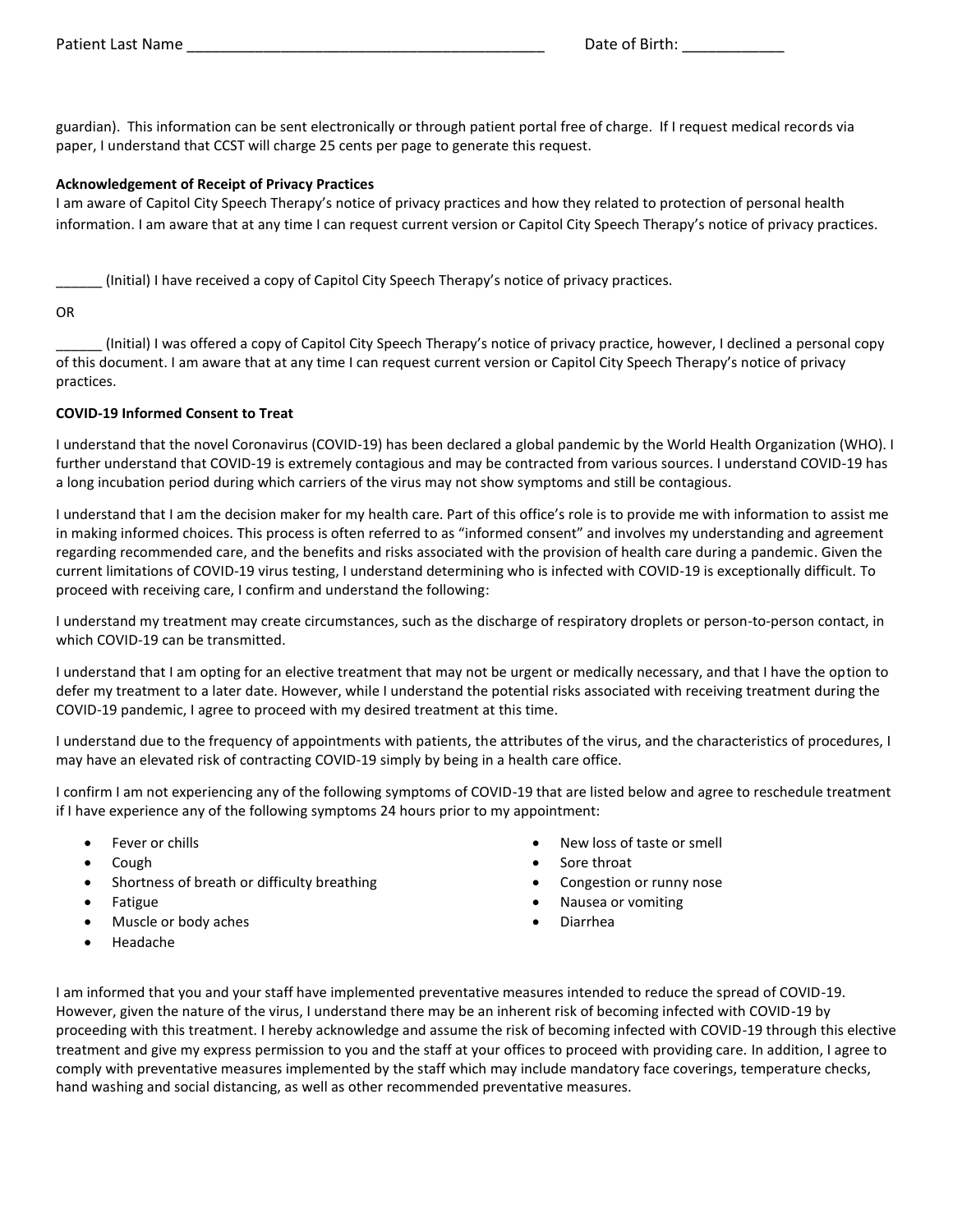## **Teletherapy Consent**

American Speech and Hearing Association (ASHA) defines teletherapy (the act of providing Telehealth services) as "the application of telecommunications technology to delivery of professional services at a distance by linking clinician to client, or clinician to clinician, for assessment, intervention, and/or consultation." This means that we can provide speech therapy services through digital meetings. The digital media will be completed via synchronous telecommunications system which includes audio and video services that are \*\*HIPAA complaint for PHI. The therapist and the patient would join a computer -based session at the designated therapy time and would work on the same materials as in the office. We term this "teletherapy." It is important to know that this service delivery model is supported through the NC licensing board, the American Speech-Language-Hearing Association (ASHA) and is payable some insurance carriers per the Telehealth Enhancement Act of 2013-H.R.3306, 113th Congress. This mode of service delivery, when implemented correctly, is noted to have equal outcomes to face-to-face interventions.

## I understand the following with respect to teletherapy:

I consent to engage in teletherapy with Capitol City Speech Therapy, PLLC. I understand that "teletherapy" includes treatment using interactive audio, video, or data communications. I understand that teletherapy also involves the communication of my medical information, both orally and visually.

I have the right to withhold or withdraw consent at any time without affecting my right to future care or treatment. The laws that protect the confidentiality of my medical information also apply to teletherapy. As such, I understand that the information disclosed by me during my therapy or consultation is confidential.

I understand that there are risks and consequences from teletherapy, including, but not limited to, the possibility, despite reasonable efforts on the part of Capitol City Speech Therapy (CCST), that: the transmission of my information could be disrupted or distorted by technical failures; the transmission of my information could be interrupted by unauthorized persons; and/or the electronic storage of my medical information could be accessed by unauthorized persons.

I understand that I am responsible for (1) providing the necessary computer, telecommunications equipment, and internet access for my teletherapy sessions, (2) the information security on my computer, and (3) arranging a location with sufficient lighting and privacy that is free from distractions or intrusions for my teletherapy session.

Teletherapy has been determined as an appropriate service delivery model for this patient. Teletherapy will only be used if determined to be at least as effective as in-person treatment. If teletherapy is not deemed as effective, you will be notified and referred to in-person treatment. To participate in teletherapy, the patient must first participate in an in-person evaluation. For certain individuals, we ask that an adult facilitator be present in the room for assisting with technical difficulties or keeping a child on task. Teletherapy may be used as the primary means of service delivery or may be used in combination with in-person services.

\*\*Exception: During COVID-19: Exception for COVID-19/HIPAA compliant technology might not be available: Under this Notice, covered health care providers may use popular applications that allow for video chats, including Apple FaceTime, Facebook Messenger video chat, Google Hangouts video, Zoom, or Skype, to provide telehealth without risk that OCR might seek to impose a penalty for noncompliance with the HIPAA Rules related to the good faith provision of telehealth during the COVID-19 nationwide public health emergency. Providers are encouraged to notify patients that these third-party applications potentially introduce privacy risks, and providers should enable all available encryption and privacy modes when using such applications.

# **Media Consent**

# Purpose:

As part of our aim in offering a high-quality service, we have found it sometimes helpful to make full or partial recordings of sessions. Clinicians may utilize visual media in treatment session activities, or to communicate to caregivers not physically present in the session. It is also sometimes helpful in training new employees or students. Occasionally recordings are utilized to ensure accurate evaluation or assessment data.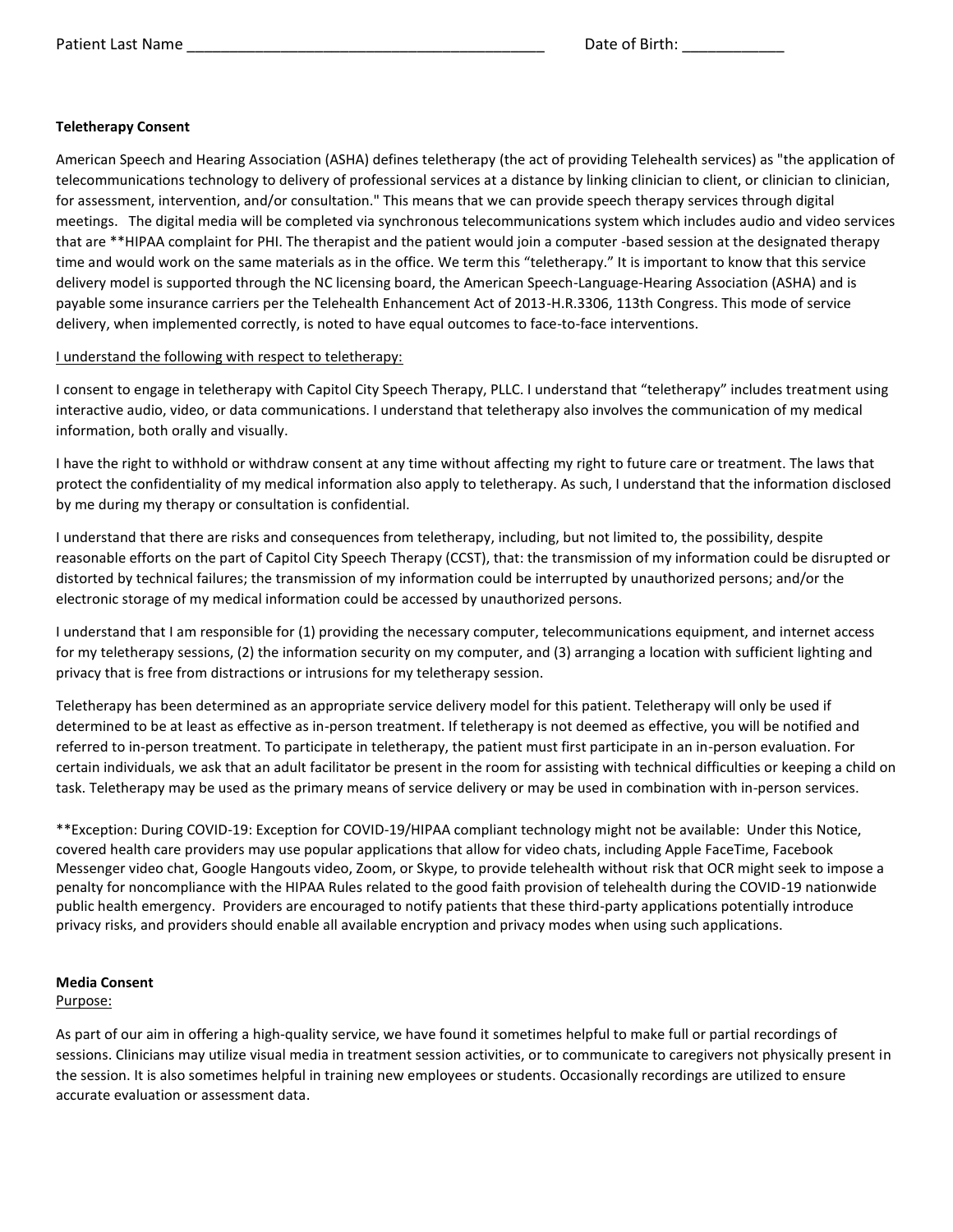On behalf of Capitol City Speech Therapy, in respect of any video/audio recordings made, every effort will be made to ensure professional confidentiality and that any use of visual media, will be for professional purposes only and in the interests of improving professional standards. Every effort will be made to protect the anonymity and privacy of all those involved in the sessions.

In addition, parents or families must have verbal consent from the treating therapist before taking any videos or pictures within the session for each instance.

### Consent:

I, \_\_\_\_\_\_\_\_\_\_\_\_\_\_\_\_\_\_\_\_\_\_\_\_\_\_\_\_, on behalf of my child, \_\_\_\_\_\_\_\_\_\_\_\_\_\_\_\_\_\_\_\_\_\_\_\_\_\_\_\_, voluntarily and without compensation authorize Capitol City Speech Therapy permission to utilize visual and auditory media during the session. I understand that my child's voice and/or photo (including face) may be included. I give permission for photographs and videos may be shared with the following conditions:

\_\_\_\_\_\_\_ (initial) I authorize use of video, audio, or photos for the purposes of therapy activities, evaluation and assessment, communication with family and caregivers, in house training or consultation within CCST, or collaboration with other professionals for whom a signed authorization of release is on file. I authorize sharing of media for these purposes via print, text, unencrypted email, voicemail, and apps.

\_\_\_\_\_\_\_(initial) I authorize use of video, audio, or photos of my child for the purposes of promotional material which may be shared in print, social media, website, or presentations in the community.

OR Decline:

I choose not to give permission for the Speech Therapy Services to use photographs, audio recordings and/or video recordings of my child,  $\blacksquare$ 

By signing this form, it indicates that I have read and fully understand the terms listed above in **Permission to Evaluate at Treat, Acknowledgement of Receipt of Privacy Practices, COVID-19 Informed Consent To Treat, Teletherapy Consent, Media Consent**. This document has also been explained to me, and I fully understand all terms and responsibilities.

Signature of Client/Legal Representative **Relationship** Relationship Date

Printed Name of Client/Legal Representative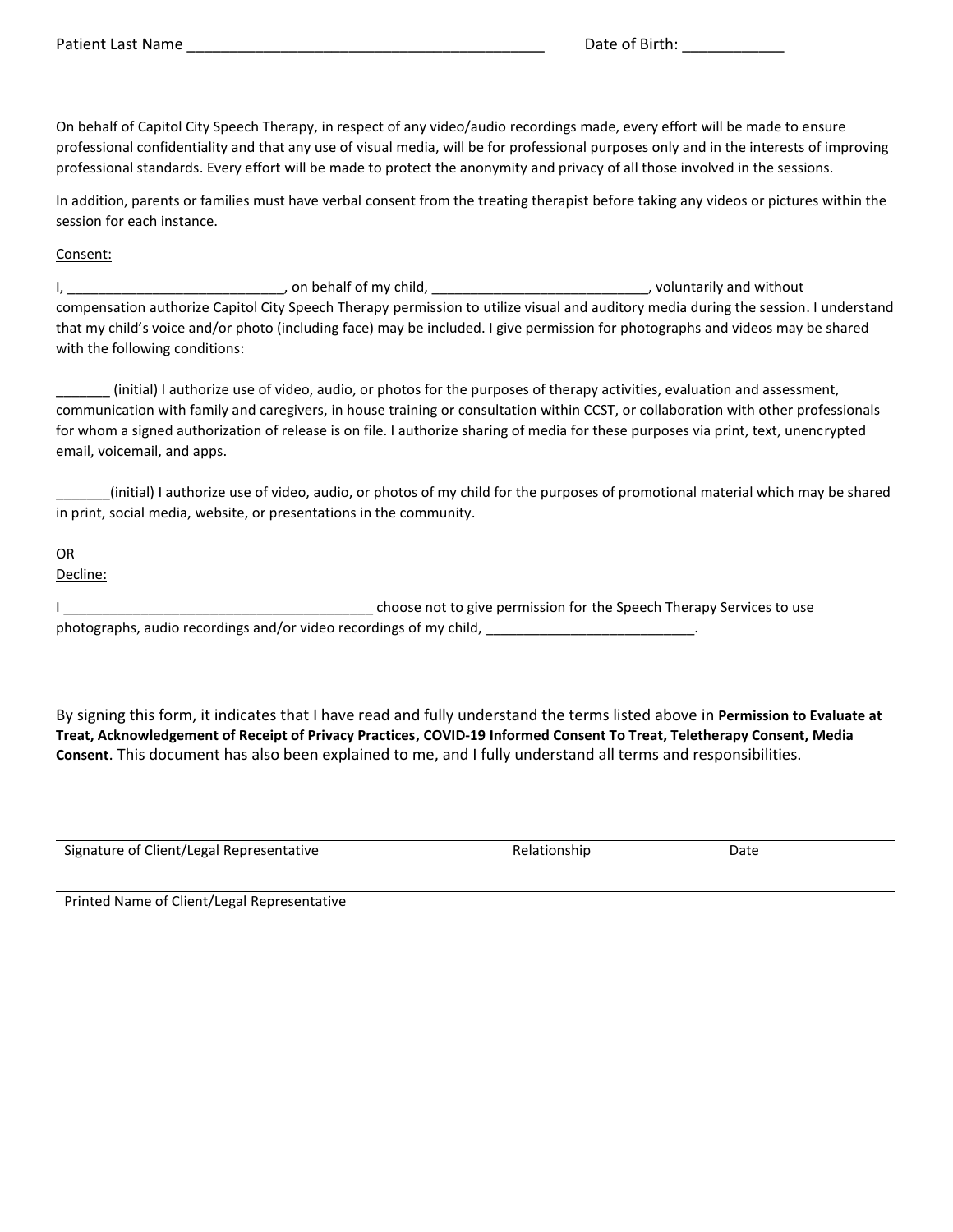Capitol City Speech Therapy, LLC 141 N Main Street 1520 Glenwood Avenue, Suite 201 Fuquay-Varina, NC 27526 Raleigh, NC 27608 Office: 919-577-6807 Fax: 919-577-6853

www.capitolcityspeechtherapy.com

### **Authorization for Release of Information from Capitol City Speech Therapy**

I hereby consent to and authorize Capitol City Speech Therapy to RELEASE information about patient to individuals/facilities listed below. (Please include medical or therapy providers as well as family or caregivers involved in treatment i.e. grandparents, nanny, neighbors, etc.):

| <b>Patient Name</b>                           |              |                                     |              |  |
|-----------------------------------------------|--------------|-------------------------------------|--------------|--|
| Date of Birth                                 |              |                                     |              |  |
| Name of facility/individual                   | Relationship | Name of facility/individual         | Relationship |  |
| Name of facility/individual                   | Relationship | Name of facility/individual         | Relationship |  |
| Name of facility/individual                   | Relationship | Name of facility/individual         | Relationship |  |
| Specific Information Being Released includes: |              |                                     |              |  |
| Speech-Language Evaluations                   |              | Speech-Language Discharge Summaries |              |  |
| Speech-Language Progress notes                |              | Speech-Language Therapy Notes       |              |  |
| CBRS progress notes                           |              | Pertinent Therapeutic Information   |              |  |
| Audio recordings                              |              | Video recordings                    |              |  |
| other:                                        |              |                                     |              |  |

The purpose of sharing this information is for continuity of care.

I hereby release, discharge, and agree to hold harmless all parties to whom this consent is given from any liability that may arise from the release of information. I understand that I may revoke this consent at any time excluding any information that has already been released. Without my expressed revocation, this consent will expire one year from date of signature.

I understand release of my medical information may include transferring copies of my medical records by mail, phone, voicemail, facsimile (FAX) machine, or encrypted document via e-mail. It is understood that transfer of information by using electronic equipment and the potential for error increases when complicated pieces of equipment are involved. It is understood that this type of information transfer includes the possibility that records may arrive at a destination other than the intended destination.

Relationship Date

Printed Name of Client/Legal Representative